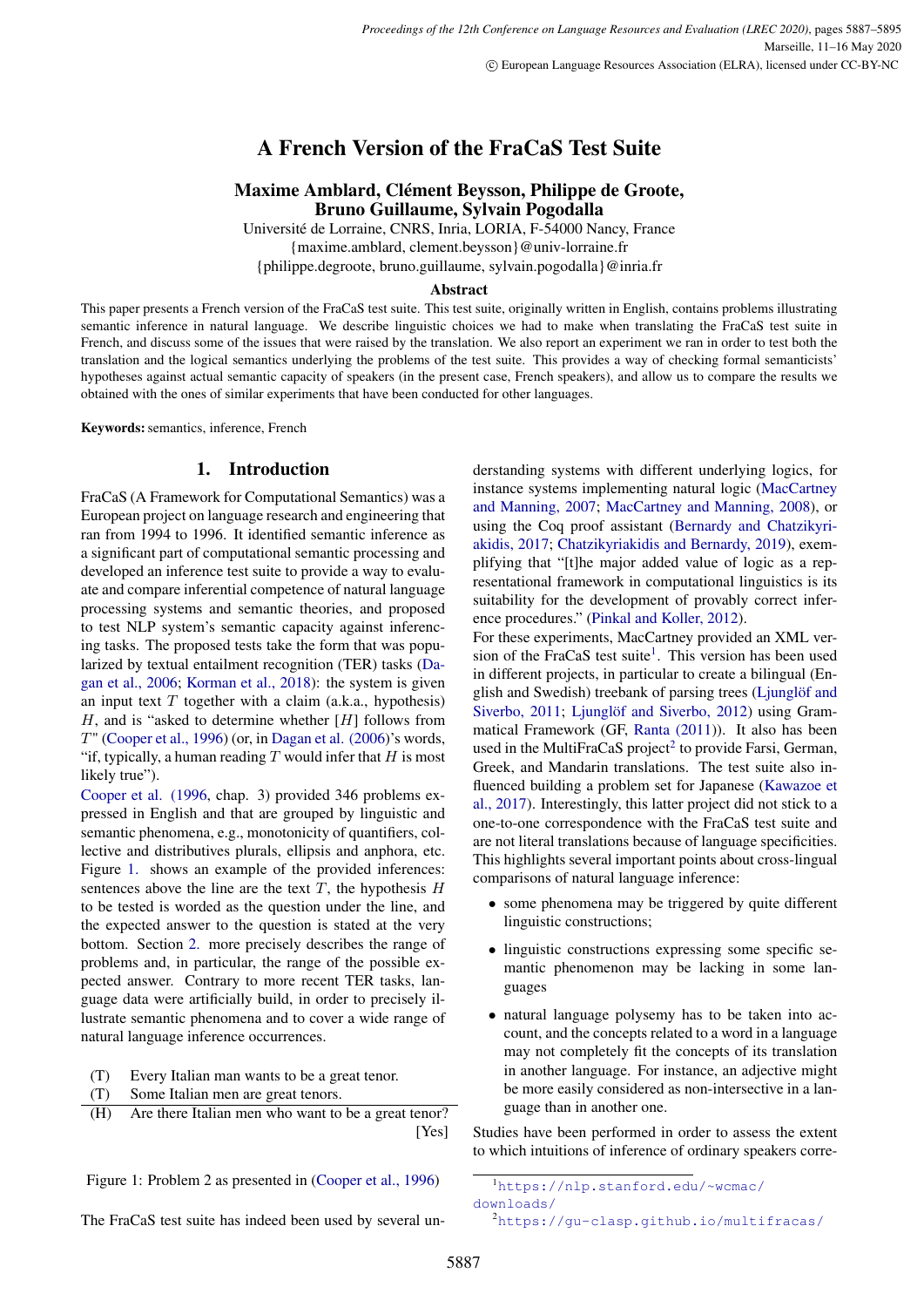spond to the theoretical notions of inference that the authors of the FraCaS test suite intended to illustrate. They demonstrate the degree to which the intuitions of the speakers may vary for some of the problems of the test suite [\(Cooper et](#page-7-11) [al., 2016;](#page-7-11) [Chatzikyriakidis et al., 2017\)](#page-7-12).

In this article, we introduce a French version of the FraCaS test suite.

The resource is freely available<sup>[3](#page-1-1)</sup> under Creative Commons BY-NC-SA license. To the best of our knowledge, beside the Cross-lingual Natural Language Inference corpus  $(XNL<sup>4</sup>, Conneau et al. (2018)),$  $(XNL<sup>4</sup>, Conneau et al. (2018)),$  $(XNL<sup>4</sup>, Conneau et al. (2018)),$  $(XNL<sup>4</sup>, Conneau et al. (2018)),$  $(XNL<sup>4</sup>, Conneau et al. (2018)),$  it is the only available corpus for testing natural language inference for French. We also ran an experiment to assess both the idiosyncrasy of the translation and the extent to which it fits the expectation in terms of the resulting inference.

Section [2.](#page-1-0) introduces more precisely the FraCaS test suite and the data it contains. Section [3.](#page-1-3) describes our French version of the the FraCaS test suite and the design choices we made. Section [4.](#page-3-0) describes an experiment that we ran, and compare its results with the results that were obtained for other similar experiments.

### <span id="page-1-0"></span>2. Description of the Original Resources

The English original resources was presented in [\(Cooper](#page-7-2) [et al., 1996\)](#page-7-2) as chapter 3, entitled "A Semantic Test Suite". Examples in this chapter are numbered from (3.1) to (3.346), and these numbers (1 to 346) were kept in the further works on the test suite and are now considered as identifiers for these problems, even if 4 of the 346 examples in the original document are not stated as problem but only as linguistic examples (examples 276, 305, 309 and 310).

As a starting point, in particular with respect to the XML formatting, we used the XML conversion provided by Mac-Cartney. In this XML version, all examples are encoded (even the 4 non problems). We stuck to this structure, the XML file we provide contains a French version of the 346 original statements of the initial document, even if the experiment presented in Sect. [4.](#page-3-0) was only based on the 342 examples that are actually presented as inference problems. As shown in Fig. [1.,](#page-0-0) each problem contains a few premises, from 1 to 5 premises, and one question. Among the problems, 55.5% have only one premise, 35.3% have two premises, 8.4% have three premises, and only three problems (0.9%) have more than four premises. In the XML version by MacCartney, as is now standard in TER, each question is reformulated as an hypothesis which is the declarative counterpart of the question. Finally, the expected answer is also given. An answer can be *Yes* or *No*, stating whether the entailment holds or not, but it can also be *Don't know*, *Unknown*, or also contain some explanation (e.g., *No, if both commissioners are female; otherwise there are more than two commissioners* in problem 62, or *Yes, on one reading* in problem 87). Table [1](#page-1-4) shows an example of how the problems are rendered in the XML resource. In

[semagramme-public-projects/resources/](https://gitlab.inria.fr/semagramme-public-projects/resources/french-fracas) [french-fracas](https://gitlab.inria.fr/semagramme-public-projects/resources/french-fracas)

the following, we only give the hypothesis  $H$  and not the question Q, as the latter can easily be reconstructed.

| $P_1$          | Every Italian man wants to be a great tenor.        |  |
|----------------|-----------------------------------------------------|--|
| $P_2$          | Some Italian men are great tenors.                  |  |
| Q              | Are there Italian men who want to be a great        |  |
|                | tenor?                                              |  |
| H              | There are Italian men who want to be a great tenor. |  |
| $\overline{A}$ | Yes                                                 |  |

<span id="page-1-4"></span>Table 1: Problem 2 in the English resource

Expected answers are distributed among classes as follows: 52% are *Yes* answers, 27% are *Don't know* answers, 9% are *No* answers, and the remaining 12% are more detailed answers.

The *Don't know* answer may be quite confusing and is usually to be understood as expressing that premises do not give enough information to decide whether the hypothesis follows or not from the premises. Table [2](#page-1-5) illustrates such a problem: H could be true together with  $P_1$  although it does not follow from the latter.

| $P_1$          | Neither commissioner spends a lot of time at |  |  |
|----------------|----------------------------------------------|--|--|
|                | home.                                        |  |  |
| H              | Neither commissioner spends time at home.    |  |  |
| $\overline{A}$ | Don't know                                   |  |  |

<span id="page-1-5"></span>Table 2: Example of a *Don't know* answer (problem 30)

In few cases, more detailed information is given in answers. For instance, problems 256 and 257 share the same premises and hypotheses, and differ only by the answer (Table [3\)](#page-1-6). In these examples, the lost may have occurred from 1982, in which case the answer is we do not know. But the hypothesis can also be understood as a loss for ITEL every year since 1982, i.e. in 1983.

|              | ITEL has made a loss since 1992.          |
|--------------|-------------------------------------------|
| P,           | It is now $1996$ .                        |
|              | ITEL made a loss in 1993.                 |
| $A$ (pb 256) | Don't know, on one reading of the premise |
| $A$ (pb 257) | Yes, on one reading of the premise        |

<span id="page-1-6"></span>Table 3: Identical problems with different answers (problems 256 & 257)

The problem set is divided into nine sections, corresponding to different semantic phenomena. They are summed up in Table [4.](#page-2-0) Two phenomena are tested in details (Generalized quantifiers and Temporal reference) and two sections are really small (Verbs and Attitudes). The other sections are balanced.

## <span id="page-1-3"></span>3. A French Version of the FraCaS Test Suite

Semantic resources for French are scarce, especially in the case of text entailment. Accordingly, we decided to build a French version of the FraCaS test suite. The goal is threefold:

<span id="page-1-1"></span><sup>3</sup>[https://gitlab.inria.fr/](https://gitlab.inria.fr/semagramme-public-projects/resources/french-fracas)

<span id="page-1-2"></span><sup>4</sup><http://www.nyu.edu/projects/bowman/xnli/>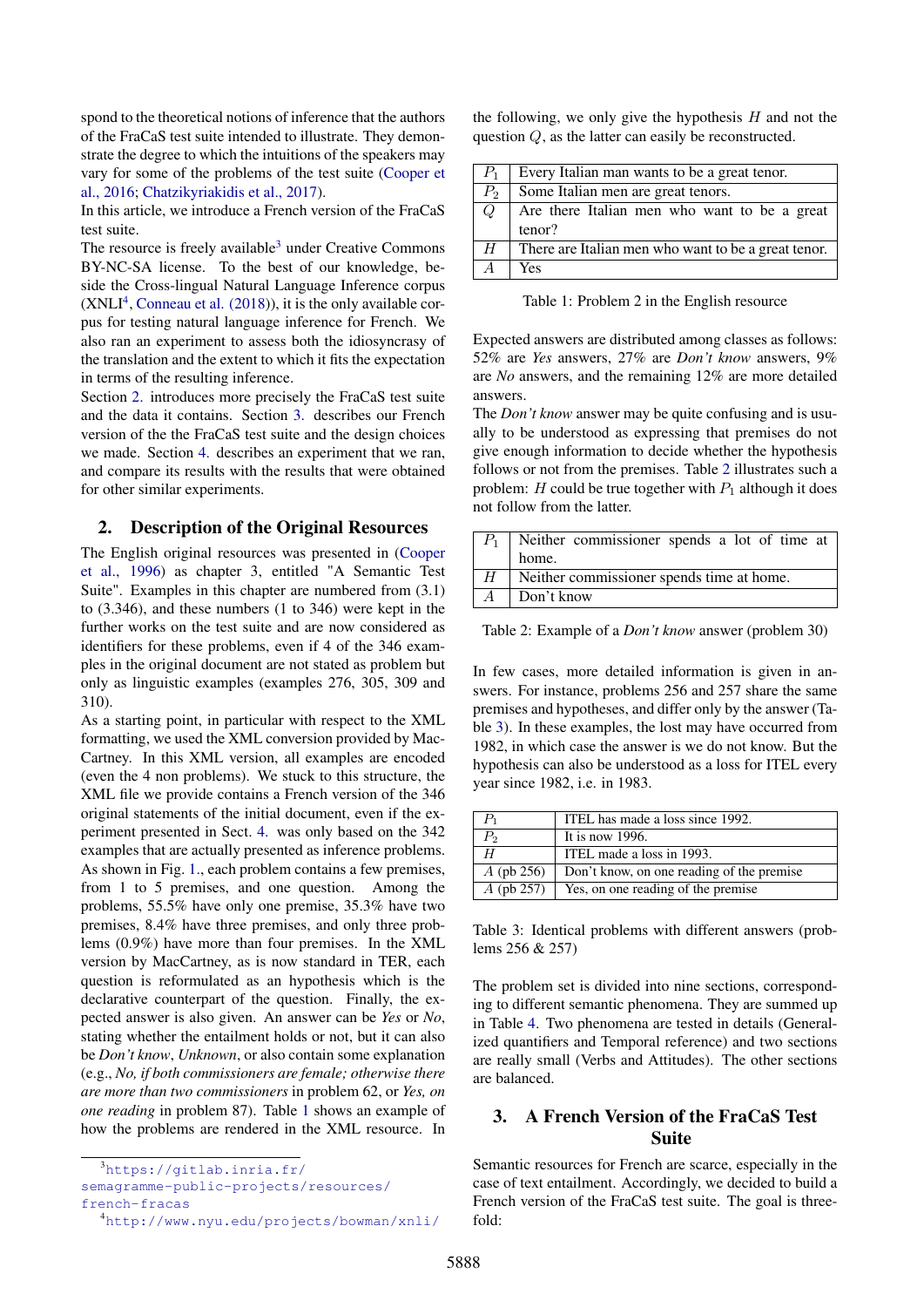| <b>Section name</b>     | <b>Subsection number</b> | <b>Number of problems</b> |                | Number of LQ/HC problems |                  |
|-------------------------|--------------------------|---------------------------|----------------|--------------------------|------------------|
|                         |                          | <b>Absolute</b>           | % of the whole | <b>Absolute</b>          | % of the section |
| Generalized quantifiers |                          | 80                        | 23%            |                          | 6%               |
| Plurals                 |                          | 33                        | $10\%$         |                          | 6%               |
| (Nominal) anaphora      |                          | 28                        | 8%             |                          | 10.7%            |
| Ellipsis                |                          | 55                        | 16%            | 16                       | 29.1%            |
| Adjectives              | h                        | 23                        | 7%             | ◠                        | 8.7%             |
| Comparatives            |                          | 31                        | 9%             | ◠                        | 6.4%             |
| Temporal reference      |                          | 75                        | 22%            | 10                       | 13.33%           |
| <b>Verbs</b>            |                          | 8                         | $2\%$          |                          | $0\%$            |
| Attitudes               | 0                        | 13                        | $4\%$          | 0                        | $0\%$            |

<span id="page-2-0"></span>Table 4: Problem and LQ/HC problems breakdown by topic (LQ/HC problems are low quality or high complexity problems. See Sect. [4.4.\)](#page-4-0)

- to have a test bed for precisely delimited logical semantics phenomena;
- to take advantage from the different versions that already exist to make cross-lingual comparisons;
- to provide a starting point for further extension with corpus data.

The current version is 1.1 and is the first one that is made publicly available. It includes only minor changes to version 1.0 on which the experiment described in Sect. [4.](#page-3-0) was run (typo corrections).

## 3.1. Methodology

Previous translation experiments showed that some phenomena that are easily rendered in the English test suite may not be as apparent in literal translations (and *vice versa*). This can be measured, as done by [Cooper et al.](#page-7-11) [\(2016\)](#page-7-11) and [Chatzikyriakidis et al. \(2017\)](#page-7-12), and as shown in Sect. [4..](#page-3-0) Moreover, because we also aim at providing an automatic form-to-meaning translation through syntactic analyses, and have ways to compare such a process for different languages, we tried to stick as much as possible to the original English syntax. As a result, the main constraint to build the v1.0 version of the French FraCaS test suite was to be as much as possible lexically and syntactically faithful, as in the MultiFraCaS resource, even though it sometimes led to awkward French wordings.

There were 5 translators, with formal semantics skills, and a three-stage procedure was set up. During the first stage, 10% of the whole set of problems from all the sections, i.e., 34 problems, have been translated by each of the translator (for every  $1 \leq n \leq 34$ , problem number  $10n$  was translated). Then all translations have been discussed at the same time by all the translators to decide a gold translation and to set guidelines for translating the remaining problems (90% of the whole set).

During the second stage, the remaining 312 problems were split into 10 subsets of comparable size so that each of these subsets was translated by a different pair of translators. The work is done by 5 translators, thus, we have  $C_5^2 = 10$  pairs of translators. For each subset, the two participants first translated all the problems on their own and then decide together of the final translation. They also spotted the difficult problems. The later were eventually discussed and

provided with a translation by all the translators during the last stage.

#### 3.2. Translation Principles

In order to enforce coherent translations through the problem set, some translation rules have been set and constantly referred to during the process. Some of them have or may have a strong impact on the underlying semantic phenomena. For instance:

- Tense and mode: there are differences between French and English in that respect. We chose to keep the same tense when available. Preterit was translated using French *passé composé*, as the French *passé simple* is nowadays usually literary style.
- Number distinction between *there is* and *there are*: constantly translated by *il y a* with a number distinction on the following noun phrase.
- Questions: use inversion for questions (standard for written but not for spoken French) and avoid the *estce que*[5](#page-2-1) construction.
- Determiners: determiners strongly influence the semantics of sentences, and all the possible translations do not necessarily have the same semantic effects. Moreover, there are no bare plurals in French. Table [5](#page-3-1) sums up the determiner translations that were used.
- Proper names: proper names were translated, with a special care to cases to gender marking in case of referring expressions. For instance, in French, possessive determiners show gender agreement with the noun it determines, not with the possessor. But names of named entities such as companies have remained unchanged.

In the experiment we ran, we also asked the participants for feedback about the overall quality of the French text (see Sect.  $4.1.$ .  $^{6}$  $^{6}$  $^{6}$ 

<span id="page-2-2"></span><span id="page-2-1"></span><sup>5</sup> It is more or less equivalent to *is it the case that*.

<sup>&</sup>lt;sup>6</sup>This information, possibly consolidated by experiments with more participants, might be included to the resource.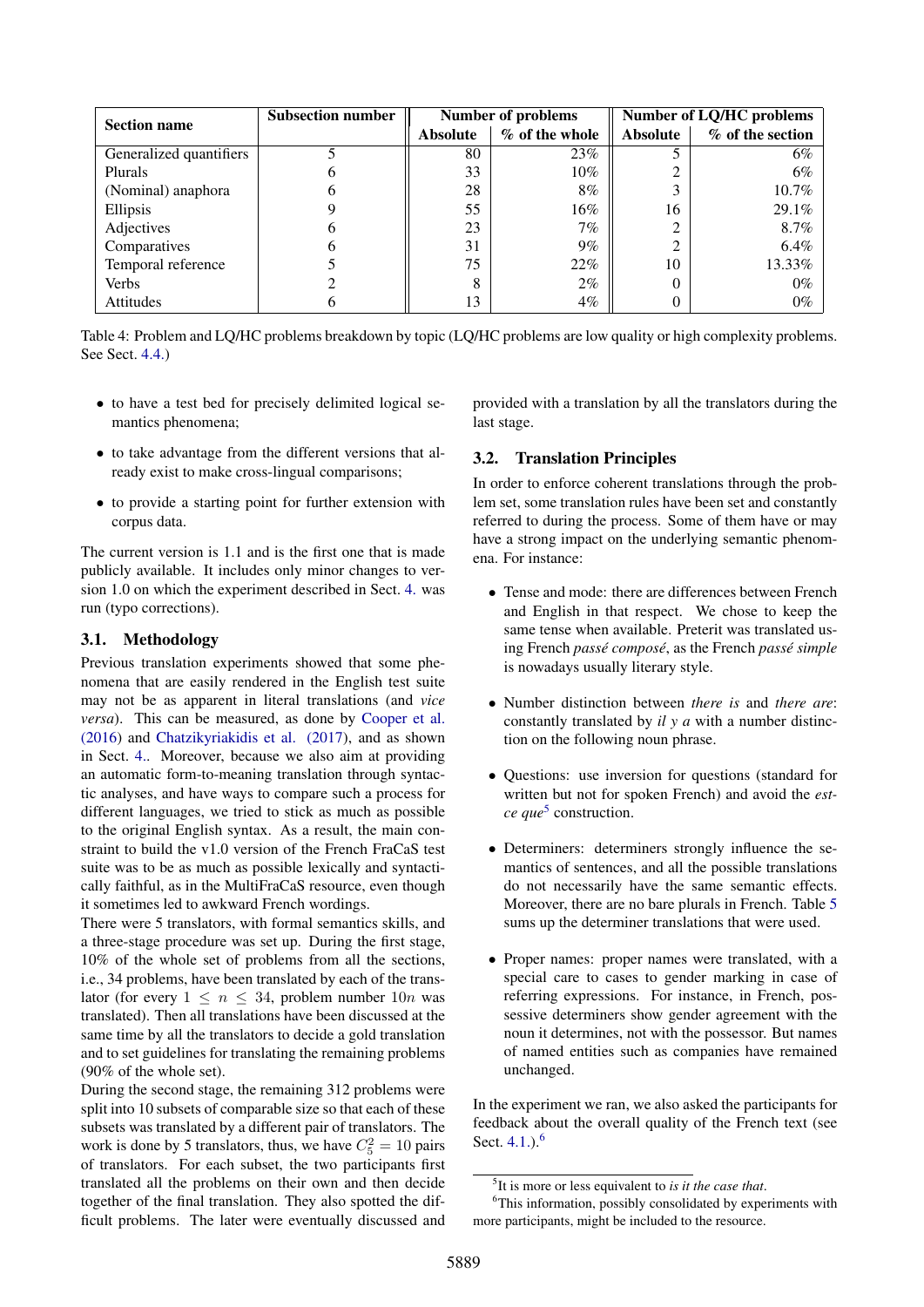| each, every       | <i>tout</i> (sometimes <i>tous les</i> ) |
|-------------------|------------------------------------------|
| most              | la plupart de                            |
| bare plurals      | les                                      |
| few               | peu de                                   |
| neither           | aucun des deux                           |
| many              | beaucoup                                 |
| no                | aucun                                    |
| $some + singular$ | un                                       |

<span id="page-3-1"></span>Table 5: Determiner translation

#### 3.3. Examples of Translation Issues

The results of the design choices (the same as the ones of MultiFraCaS) on the semantic phenomena, as witnessed by the actual natural language inferences that can be drawn, have been evaluated through an experiment with French native speakers. Section. [4.](#page-3-0) describe this experiment and provides quantitative results. In this section, we focus on a qualitative analysis of some issues.

Table [6](#page-3-3) illustrates the kind of issues related to the translation of determiners, where two different problems in English end up exactly the same in French.

| $P_1$          | Just one accountant attended the meeting. |
|----------------|-------------------------------------------|
| Q              | Did any accountant attend the meeting?    |
| H              | Some accountant attended the meeting.     |
| $\overline{A}$ | <b>Yes</b>                                |
|                |                                           |
| $P_1$          | Just one accountant attended the meeting. |
| Q              | Did some accountant attend the meeting?   |
| H              | Some accountant attended the meeting.     |
|                | Yes                                       |

<span id="page-3-3"></span>Table 6: Different problems (108 and 110) that show no difference in their translation

Table [7](#page-3-4) illustrates another difference between French and English. While the English problems seem to show that the position of the adverbial phrase influences the possible inferences, it does not seem to be the case in French, as confirmed by the experiment: both positions give rise to ambiguity.

| $P_1$          | Since 1992 ITEL has made a loss.          |
|----------------|-------------------------------------------|
| $P_2$          | It is now $1996$ .                        |
| Q              | Did ITEL make a loss in 1993?             |
| H              | ITEL made a loss in 1993.                 |
| $\overline{A}$ | Yes                                       |
|                |                                           |
| $P_1$          | ITEL has made a loss since 1992.          |
| $P_2$          | It is now $1996$ .                        |
| Q              | Did ITEL make a loss in 1993?             |
| H              | ITEL made a loss in 1993.                 |
| A              | Don't know, on one reading of the premise |

<span id="page-3-4"></span>Table 7: Effects of adverbial phrases position that do not show up in French (problems 255 and 256)

Some problems do not even make sense in their French version. For instance, problem 116 in Table [8](#page-3-5) shows an inference that relies on inferring the gender of an entity

based on a possessive adjectives. However, in French, gender inflection of possessive adjectives depends on the gender of the possessee instead of the gender of the possessor. So, in French, the answer to problem 116 only depends on whether the first name used is more generally a first name for women or for men. Fully epicene fist names such as "Claude" or "Dominique" would resolve in a completely underspecified problem.

| $P_{1}$ | Mary used her workstation. |
|---------|----------------------------|
|         | Is Mary female?            |
|         | Mary is female.            |
|         | Yes                        |

<span id="page-3-5"></span>Table 8: Agreement of possessive adjectives (problem 116)

Finally, bare plurals do not exist in French and noun phrases have to have a determiner. Translating a bare plural requires adding a determiner that restrict the possible behaviors that bare plurals can exhibit in English. Table [9](#page-3-6) shows an example where the translation of the bare plural *clients* requires using a determiner in French. This can be *les* (definite determiner) or *des* (indefinite determiner). With a definite determiner, the quasi-universal behavior of the bare plural is rendered (the expected answer is *Yes* as well), but it is definitely not the case with the indefinite determiner (*Yes* is not a possible answer).

| $P_1$ | Clients at the demonstration were all impressed by |  |  |  |
|-------|----------------------------------------------------|--|--|--|
|       | the system's performance.                          |  |  |  |
| $P_2$ | Smith was a client at the demonstration.           |  |  |  |
| Q     | Was Smith impressed by the system's perfor-        |  |  |  |
|       | mance?                                             |  |  |  |
| H     | Smith was impressed by the system's perfor-        |  |  |  |
|       | mance.                                             |  |  |  |
|       | Yes                                                |  |  |  |

<span id="page-3-6"></span>Table 9: Bare plurals (problem 99)

Next versions of the resource will add French specific phenomena on adverb, tense and aspect, negation and specific determiners (*Tout*, *Quelque*, *Quel*, *Différents*, *etc.*) [\(Corblin](#page-7-14) [and De Swart, 2004\)](#page-7-14).

## <span id="page-3-0"></span>4. Experiment with French Native Speakers on the Test Suite

## <span id="page-3-2"></span>4.1. Conditions of the Experiment

The goal of this experiment was twofold. On the one hand, the goal was to test semantic intuitions of French native speakers about the inference tasks of the FraCaS test suite under conditions that enable a comparison with similar results for other languages (MultiFraCaS). On the other hand, we aimed at getting feedback from the participants about the quality of the translation and the complexity of the problems.

To this end, we set up an online survey (Fig. [2\)](#page-5-0). Participants to this survey were presented problems in random order. Premises were introduced by *Sachant que* (*given that*), and the hypothesis was introduced by *je dirais de* (*I would say from this*). Participants then had to provide 3 answers.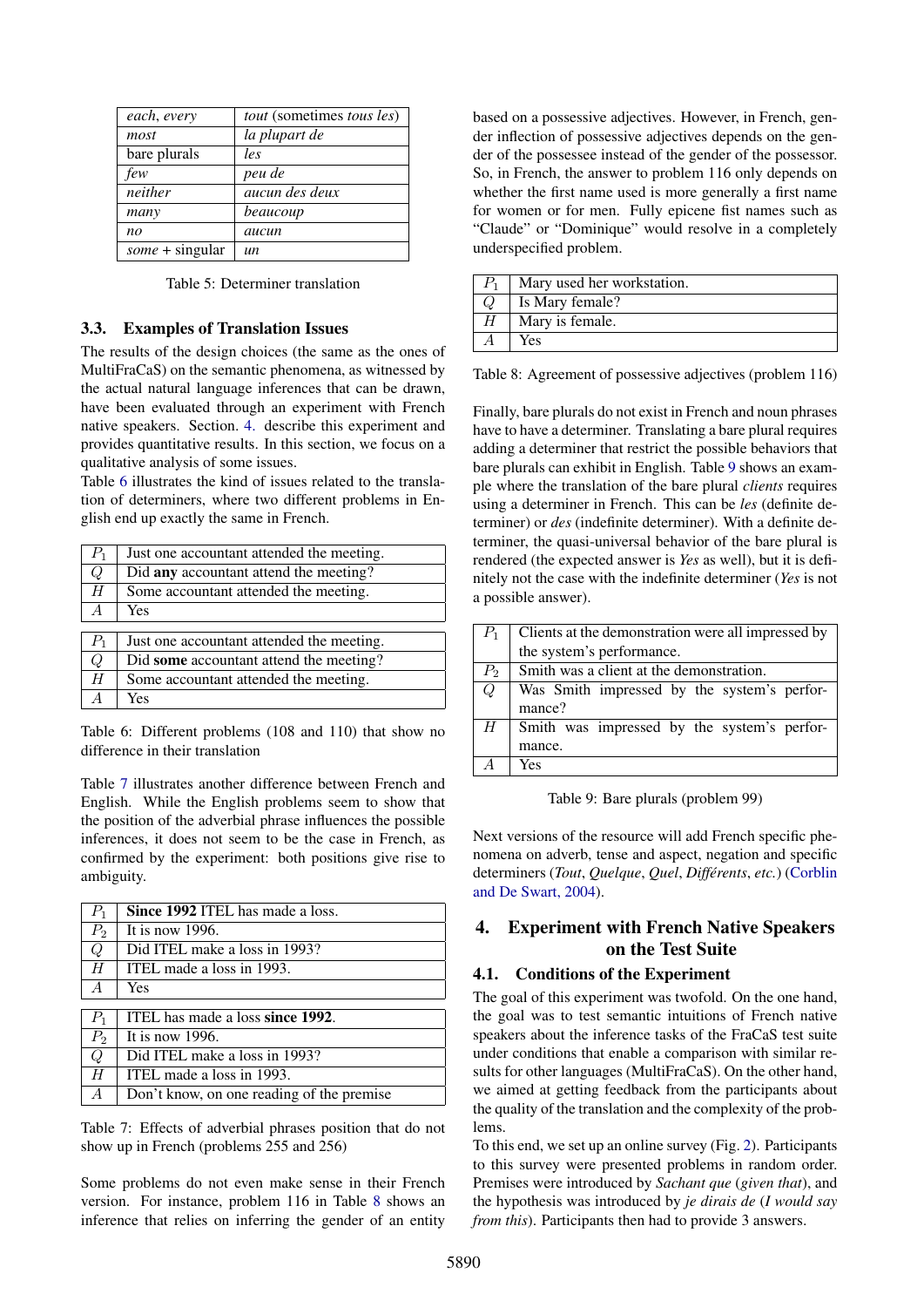The first one expressed the extent to which the participant agrees with the proposed inference, and three possible choices were given: *Vrai* (*True*) when the participant considered the hypothesis to be true when assuming the premises, *Faux* (*False*) when the participant considered the hypothesis to be false when assuming the premises, and *Pas assez d'information* (*Not enough information*) when the participant was not able to decide.

There might be different reasons why deciding is not possible, in particular because of scoping ambiguities. At this stage, we decided not to test the possible reasons, as the experiment design would have been much more complex. The second one (section *Difficulté du problème* of Fig. [2\)](#page-5-0) expressed the complexity of the inference, as perceived by the participant, on a four-level scale:

- 0 *Très facile* (*Very easy*);
- 1 *Facile* (*Easy*);
- 2 *Difficile* (*Difficult*);
- 3 *Très difficile* (*Very difficult*).

The third one (section *Qualité du français* of Fig. [2\)](#page-5-0) expressed the extent to which the problem was stated in regular French. A four-level scale was used as well:

- 0 *Très mauvais* (*Very bad*);
- 1 *Mauvais* (*Bad*);
- 2 *Pas très naturel* (*Not very natural*);
- 3 *Tout à fait naturel* (*Completely natural*).

Participants were also provided the problem number (number 135 in Fig. [2\)](#page-5-0) and the number of problems that they had already answered (6 in Fig. [2\)](#page-5-0).

#### 4.2. Participants of the experiment

There were 18 participants, with a relatively high level of education. Half of them were trained in logic and linguistics, and the other half did not have any specific related background. The results regarding answers to the inference tests (Sect. [4.3.\)](#page-4-1) consist only of the answers from the 7 participants who answered all the 342 problems. The results about the complexity of the task and the quality of the French texts consist of the answers from the 12 participants who answered more than 10% of the problems. The total number of considered answers is 2,847 answers, with an average of 8.32 answers per problem. The selected annotators are not specialist of the task. They have different level of education.

#### <span id="page-4-1"></span>4.3. Analysis of the Data about Inference

We computed the inter-annotator agreement between the 7 participants who answered all the problems, so that coefficients that are easier to interpret. We consider here the task as a 3-class classification problem and we observe the agreement among the 7 participants. We computed the coefficients with the NLTK library nltk.metrics pack-age<sup>[7](#page-4-2)</sup>. Krippendorff's  $\alpha$  coefficient was computed in all settings, but it never differed significantly from Cohen's  $\kappa$ , so we only report  $\kappa$  below.

The observed agreement is  $A_o = 0.734$ , Scott's  $\pi$  is  $\pi$  = 0.552 and Cohen's  $\kappa$  is  $\kappa = 0.553$ . These values are quite low and does not show a high agreement. This was however expected, as the task of textual entailment is a difficult one in general, and maybe even more difficult with constructed data. It is also interesting to note that, among the 21 pairs of annotators, pairwise Cohen's  $\kappa$  varies in a somewhat wide range, from 0.463 to 0.642.

We also evaluated the maximum ratio of common answers for each of the problems. As Fig. [3](#page-5-1) shows, the answers of 149 problems are all the same (100%), 90% of the answers are the same for 2 problems, and only 1 problem shows 33% of common answer. The latter is of course the lowest one as there are exactly three possible answers for each problem (*True*, *False*, and *Don't know*). This shows there is a maximal agreement for 43.5% of the problems, and 69% of problems have at least 75% of common answers. So despite the complexity of the task, there is a strong agreement on the answers for a large part of the problems.

## <span id="page-4-0"></span>4.4. Analysis of the Data about Complexity of the Task and Quality of the Texts

Quality was measured on a scale from 0 to 3 (0 is the lowest quality, and 3 is the highest one), and complexity as well (0 for easy tasks, and 3 for very difficult ones). The average for quality is 2.8 and the average for complexity is 0.53. This shows that the overall feeling of the participants about the problems is that they are expressed in a quite natural way, and rather easy to process.

Figure [4](#page-5-2) presents the correlation between quality and complexity. Each point represents the average (complexity, quality) pair for a problem. The number of problems that get a given value is represented by the color of the point: the more problems have this value, the darker the point. 36 problems have been given a 3 quality (highest quality) and 0 complexity (lowest complexity) average.

Most problems stand in the upper left square of Fig. [4](#page-5-2) which is our target square. More precisely, 302 problems, i.e., 88.3% of the problems, have a complexity less than 1 and a quality better than 2. We now focus on the remaining 11.7% of the problems (i.e., 40 problems) that we call LQ/HC (low quality of high complexity) problems.

We have looked in more detail at the distribution of these 40 LQ/HC problems over the 9 topics of the test suite, see table [4.](#page-2-0) Three sections have more than 10% of the LQ/HC problems: the *Anaphora* section (which is a small one), the *Temporal Reference* section, and the *Ellipsis* section. We note that for *Temporal Reference*, the last subsection consists of 13 complex problems, 6 of which are considered LQ/HC, which is not surprising. For the section *Ellipsis*, 12 over the LQ/HC problems belong to the *Ellipsis and Anaphora* subsection. Further analysis is required, in particular to check the extent to which these results are a con-

<span id="page-4-2"></span><sup>7</sup>[https://www.nltk.org/api/nltk.metrics.](https://www.nltk.org/api/nltk.metrics.html) [html](https://www.nltk.org/api/nltk.metrics.html)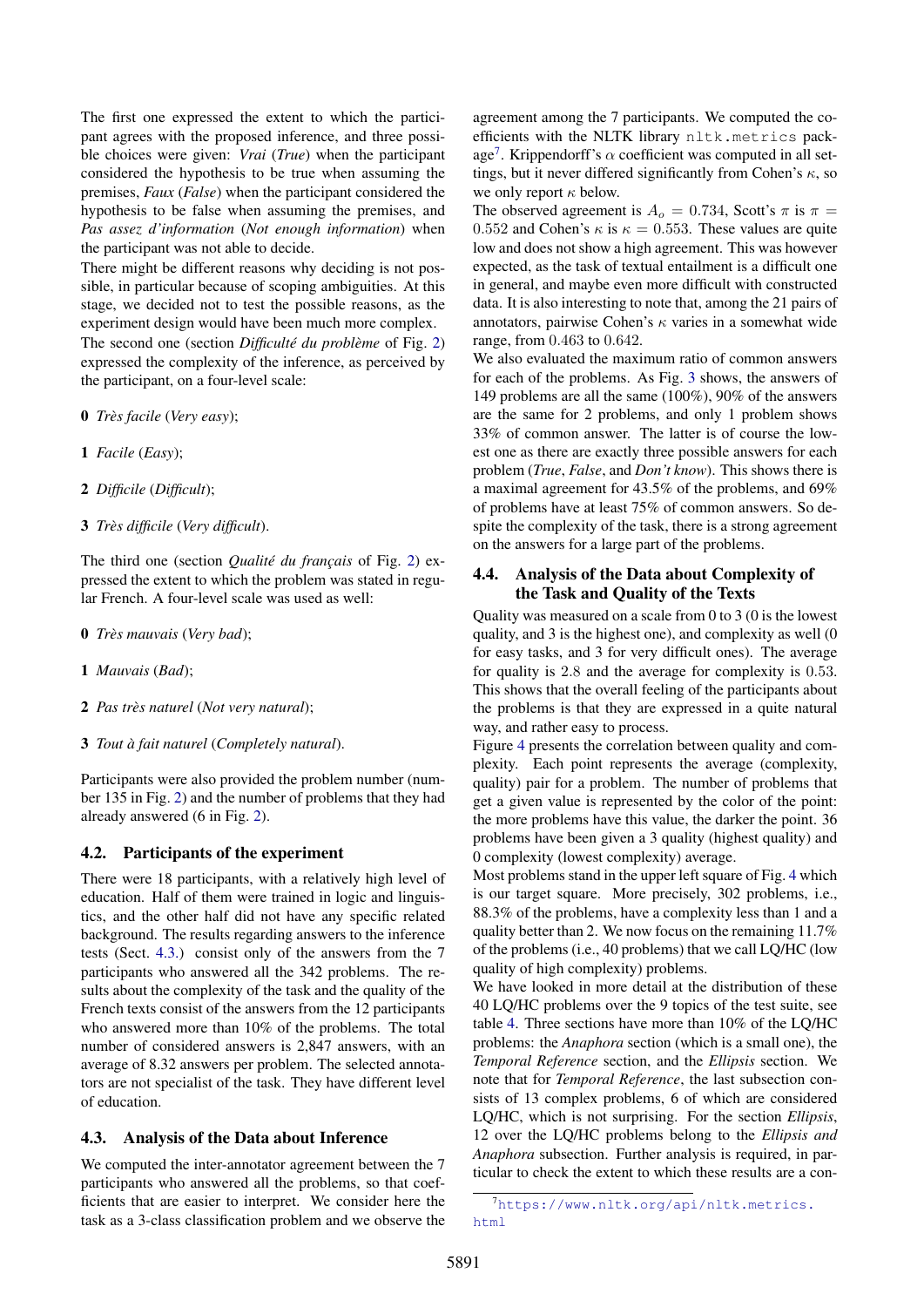| Vous avez déjà traité 6 problèmes You already processed 6 problems<br>Problème n° 315<br>Problem number 315                                                                                                                                                                                                                                                                                                                                                                                                                                |
|--------------------------------------------------------------------------------------------------------------------------------------------------------------------------------------------------------------------------------------------------------------------------------------------------------------------------------------------------------------------------------------------------------------------------------------------------------------------------------------------------------------------------------------------|
| Sachant que: <b>knowing that:</b><br>. Quand Dupont est arrivée à Katmandou, elle avait voyagé durant trois jours.                                                                                                                                                                                                                                                                                                                                                                                                                         |
| Je dirais de : <b>/ would say of:</b><br>Dupont avait voyagé la veille de son arrivée à Katmandou.                                                                                                                                                                                                                                                                                                                                                                                                                                         |
| que cela est : that it is:<br>Pas assez d'information<br>Not enough information<br>Vrai<br>True<br>False<br>Faux<br>Difficulté du problème : <i>Difficulty of the problem:</i><br>Very difficult<br><b>Difficult</b><br>Very easy<br>Easv<br>Très difficile<br>Très facile<br><b>Difficile</b><br>Facile<br>Qualité du français: Quality of the French language:<br>Tout à fait naturel<br>Pas très naturel<br>Mauvais<br>Très mauvais<br><b>Completly natural</b><br>Not very natural<br><b>Bad</b><br>Very bad<br>Enregistrer ma réponse |

<span id="page-5-0"></span>Figure 2: Screenshot of the survey for one problem. English translations with orange background are not part of the interface but were added to the picture for explanatory purposes.



<span id="page-5-1"></span>Figure 3: Number of problems for each ratio of common answers

sequence of the differences between English and French to express of ellipsis and anaphora.

## 4.5. Cross-Lingual Evaluation of the Natural Language Inference Tests

[Cooper et al. \(2016;](#page-7-11) [Chatzikyriakidis et al. \(2017\)](#page-7-12) describe a similar experiment that was run for the English, Greek and Slovenian test suites. They focus on 15 problems: 5 with a *Yes* expected answer, 5 with a *No* expected answer, and 5 with a *Don't know* expected answer. Table [10\(a\)](#page-6-0) shows some of their results, while Table [10\(b\)](#page-6-1) shows the



<span id="page-5-2"></span>Figure 4: Correlation between complexity and quality

result from the similar experiment we ran with the French test suite on the very same problems. According to the expected answers of the test suite, the left-hand part of both table should be green (100% of the answers are *Yes*), the middle part should be red (100% of the answers are *No*), and the right-hand part should be orange (100% of the answers are *Don't know*).

For problems expecting a *Yes* answer (problems 2, 17, 103, 199, and 212), both experiments show results that per-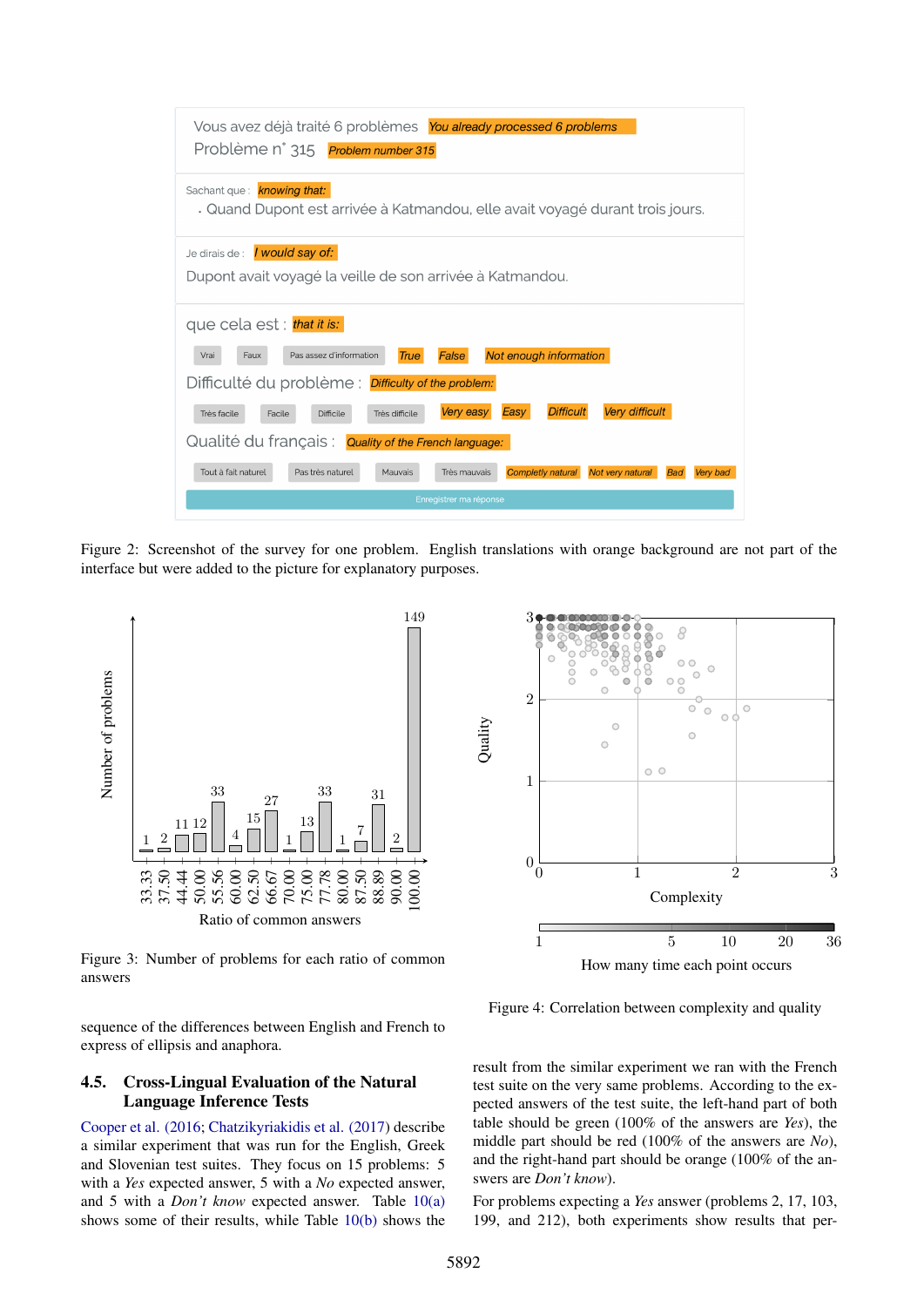<span id="page-6-0"></span>

Table 10: Natural language inference by speakers

fectly fit the expectations for problems 17 and 103. For the other problems, despite some similarities, our results show a larger deviation from the expectation than the results of [Chatzikyriakidis et al. \(2017\)](#page-7-12). In particular, problem 212, presented in Table [11,](#page-6-2) is a LQ/HC problem (average complexity is 1.44 and average quality is 2.77). It contains 4 premises and, beside possible cultural differences, highlights a tension between purely linguistic inferences and inferences build using background knowledge.

| $P_1$ | All mice are small animals.      |
|-------|----------------------------------|
| $P_2$ | All elephants are large animals. |
| $P_3$ | Mickey is a large mouse.         |
| $P_4$ | Dumbo is a small elephant.       |
| Q     | Is Dumbo larger than Mickey?     |
| H     | Dumbo is larger than Mickey.     |
|       | Yes                              |

<span id="page-6-2"></span>Table 11: Example on adjectives (Extensional Comparison Classes) problem 212

For problems expecting a *No* answer, results fit the expectation rather well in each experiments. For problems expecting a *Don't know* answer, both experiments show large differences with the expectation. Problem 201, presented in Table [12,](#page-6-3) illustrates both difficulties due to scope variations for adjectives and for translation (at least in French: *successful* has no obvious direct translation in this syntactic construction).

<span id="page-6-1"></span>

| $\mid P_1 \mid$ | John is a former successful university student. |
|-----------------|-------------------------------------------------|
| Q               | Is John a university student?                   |
| H               | John is a university student.                   |
|                 | Don't know                                      |

<span id="page-6-3"></span>Table 12: Example on adjectives (Affirmative and Non-Affirmative) problem 201

## 5. Conclusion and Future Work

This article presents the results of translating the FraCaS test suite into French. This resource gathers problems to test inferences carried by language. It is based on problem composed of hypothesis and conclusion. The translation was carried out in a systematic way, in order to obtain a result which is both homogeneous and faithful to the original data. The work was done by 5 translators expert of formal semantics, with cross validation. A lot of translating issues raised in the the process and were discussed. Such data are important because there exists so few ressources of that type. They are useful to entailment tasks, for example theorem-prover used with natural language.

The test suite has been evaluated with respect to the natural language inference expectations, to the complexity of the inferences, and to the quality of the translation, thanks to an experiment with 7 French speakers. In order to be able to make cross-lingual comparison, experimental conditions were similar to the ones described by [Chatzikyriakidis et](#page-7-12) [al. \(2017\)](#page-7-12). The goal is validate the answer propose in the ressource. This clearly highlights different levels of accept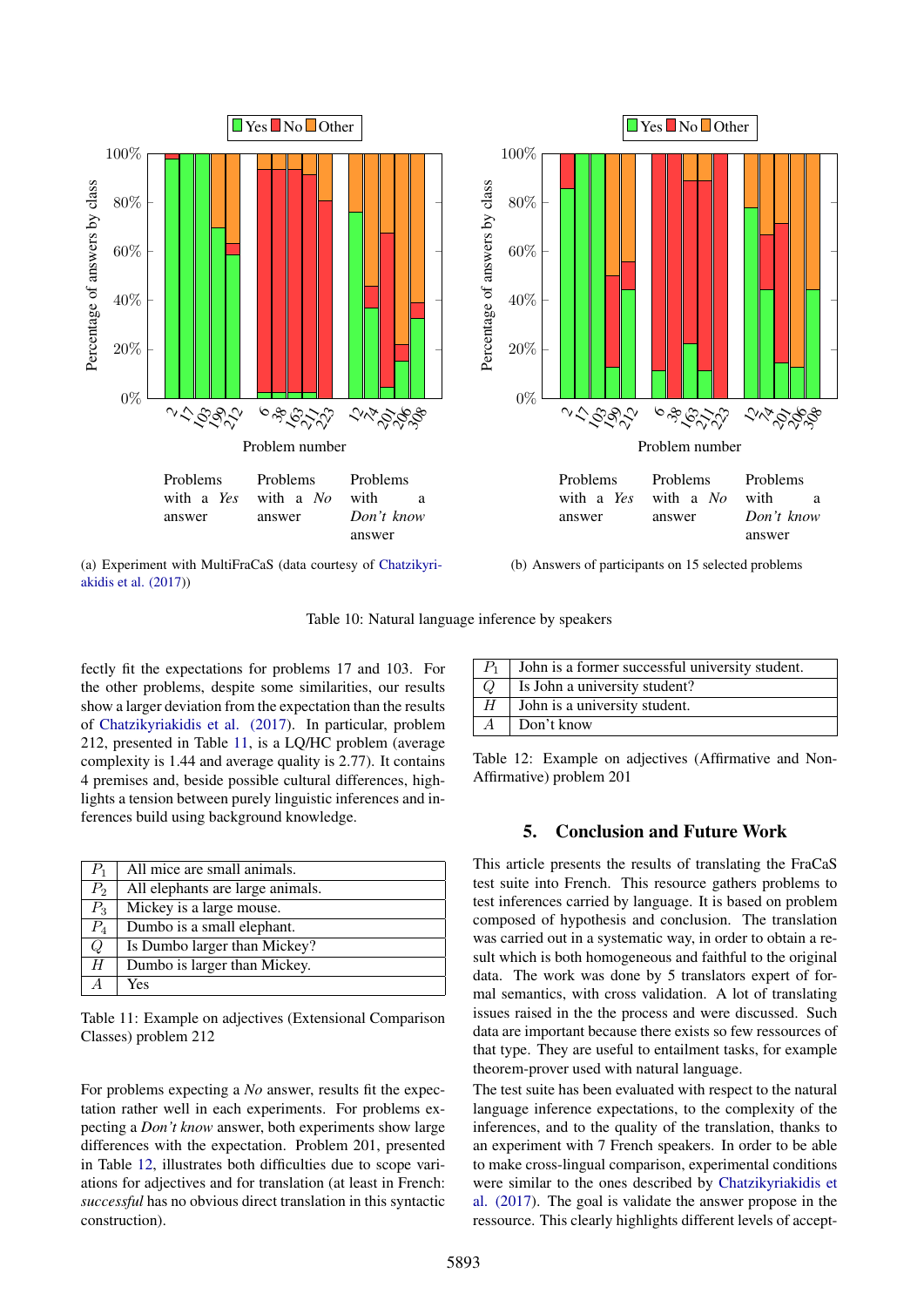ability depending on the language, which highlights specificities for each of these languages. While problems with don't know answers have relatively similar understandings, some problems are interpreted with a completely different manner.

Futur works follow three different perspectives. First to pursue the tagging of the ressource by native speakers and propose a more fine grain analysis. The second perspective is to extend the annotation of the ressource by adding multilingual informations (like the acceptance), morphological tags, syntactic analysis and (logical) semantic representation. We also plan to relate and to extend the constructed data with real ones, and to develop evaluation of natural language inference tasks through gamification. Finally, we plan to extend the resource with more natural translations, in particular using a less specific vocabulary. We shall also include additional phenomena with French specific constructions and define aspects of French that have not been covered by this test or have not come to the fore. This is an important challenge for such a ressource.

## 6. Acknowledgments

We wish to thank Karën Fort, Manon Boudet, the participants of the experiment for their help on the survey; Robin Cooper, Stergios Chatzikyriakidis, Simon Dobnik for important discussions on the ressource. This work was supported partly by the french PIA project "Lorraine Université d'Excellence", reference ANR-15-IDEX-04-LUE. The survey was hosted in the CPER LCHN (Contrat de Plan État-Région - Langues, Connaissances et Humanités Numériques) infrastructure.

### 7. Bibliographical References

- <span id="page-7-5"></span>Bernardy, J.-P. and Chatzikyriakidis, S. (2017). A typetheoretical system for the FraCaS test suite: Grammatical Framework meets Coq. In Claire Gardent et al., editors, *IWCS 2017 - 12th International Conference on Computational Semantics - Long papers*. ACL anthology: [W17-6801.](http://aclweb.org/anthology/W17-6801)
- <span id="page-7-6"></span>Chatzikyriakidis, S. and Bernardy, J.-P. (2019). A widecoverage symbolic natural language inference system. In Mareike Hartmann et al., editors, *Proceedings of the 22nd Nordic Conference on Computational Linguistics*, pages 298–303. Linköping University Electronic Press. ACL anthology: [W19-6131.](http://aclweb.org/anthology/W19-6131)
- <span id="page-7-12"></span>Chatzikyriakidis, S., Cooper, R., Dobnik, S., and Larsson, S. (2017). An overview of natural language inference data collection: The way forward? In *Proceedings of the Computing Natural Language Inference Workshop*. ACL anthology: [W17-7203.](http://aclweb.org/anthology/W17-7203)
- <span id="page-7-13"></span>Conneau, A., Rinott, R., Lample, G., Williams, A., Bowman, S., Schwenk, H., and Stoyanov, V. (2018). XNLI: Evaluating cross-lingual sentence representations. In *Proceedings of the 2018 Conference on Empirical Methods in Natural Language Processing*, pages 2475–2485. Association for Computational Linguistics. ACL anthology: [D18-1269.](http://aclweb.org/anthology/D18-1269) DOI: [10.18653/v1/D18-1269.](http://dx.doi.org//10.18653/v1/D18-1269)
- <span id="page-7-2"></span>Cooper, R., Crouch, R., van Eijck, J., Fox, C., van Genabith, J., Jaspars, J., Kamp, H., Pinkal, M., Milward, D., Poesio, M., Pulman, S., Briscoe, T., Maier,

H., and Konrad, K. (1996). Using the framework. Technical report, FraCaS: A Framework for Computational Semantics. [ftp://ftp.cogsci.ed.ac.](ftp://ftp.cogsci.ed.ac.uk/pub/FRACAS/del16.ps.gz) [uk/pub/FRACAS/del16.ps.gz](ftp://ftp.cogsci.ed.ac.uk/pub/FRACAS/del16.ps.gz).

- <span id="page-7-11"></span>Cooper, R., Chatzikyriakidis, S., and Dobnik, S. (2016). Testing the FraCas test suite. Presentation at the Unshared Task "Theory and System analysis with FraCaS, MultiFraCaS and JSeM Test Suites" of Logical Engineering of Natural Language Semantics 13 (LENLS 13).
- <span id="page-7-14"></span>Corblin, F. and De Swart, H. (2004). *Handbook of French semantics*. CSLI publications.
- <span id="page-7-0"></span>Dagan, I., Glickman, O., and Magnini, B. (2006). The PASCAL recognising textual entailment challenge. In Joaquin Quiñonero Candela, et al., editors, *Machine Learning Challenges. Evaluating Predictive Uncertainty, Visual Object Classification, and Recognising Tectual Entailment*, pages 177–190. Springer. DOI: [10.1007/11736790\\_9.](http://dx.doi.org//10.1007/11736790_9)
- <span id="page-7-10"></span>Kawazoe, A., Tanaka, R., Mineshima, K., and Bekki, D. (2017). An inference problem set for evaluating semantic theories and semantic processing systems for japanese. In Mihoko Otake, et al., editors, *New Frontiers in Artificial Intelligence*, number 10091 in Lecture Notes in Computer Science, pages 58–65. Springer. DOI: [10.1007/978-3-319-50953-2\\_5.](http://dx.doi.org//10.1007/978-3-319-50953-2_5)
- <span id="page-7-1"></span>Korman, D. Z., Mack, E., Jett, J., and Renear, A. H. (2018). Defining textual entailment. *Journal of the Association for Information Science and Technology*, 69(6):763–772. DOI: [10.1002/asi.24007.](http://dx.doi.org//10.1002/asi.24007)
- <span id="page-7-8"></span>Ljunglöf, P. and Siverbo, M. (2011). A bilingual treebank for the FraCaS test suite. Technical report, Centre for Language Technology, University of Gothenburg. [https://github.com/heatherleaf/](https://github.com/heatherleaf/FraCaS-treebank/blob/master/doc/FraCaSBank.pdf) [FraCaS-treebank/blob/master/doc/](https://github.com/heatherleaf/FraCaS-treebank/blob/master/doc/FraCaSBank.pdf) [FraCaSBank.pdf](https://github.com/heatherleaf/FraCaS-treebank/blob/master/doc/FraCaSBank.pdf).
- <span id="page-7-9"></span>Ljunglöf, P. and Siverbo, M. (2012). A bilingual treebank for the FraCaS test suite. In Pierre Nugue, editor, *Proceedings of the Fourth Swedish Language Technology Conference (SLTC 2012)*. [http://fileadmin.](http://fileadmin.cs.lth.se/nlp/sltc2012/proceedings/sltc2012proceedings.pdf#page=62) [cs.lth.se/nlp/sltc2012/proceedings/](http://fileadmin.cs.lth.se/nlp/sltc2012/proceedings/sltc2012proceedings.pdf#page=62) [sltc2012proceedings.pdf#page=62](http://fileadmin.cs.lth.se/nlp/sltc2012/proceedings/sltc2012proceedings.pdf#page=62).
- <span id="page-7-3"></span>MacCartney, B. and Manning, C. D. (2007). Natural logic for textual inference. In *Proceedings of the ACL-PASCAL Workshop on Textual Entailment and Paraphrasing*, pages 193–200, Prague, 06. Association for Computational Linguistics. ACL anthology: [W07-1431.](http://aclweb.org/anthology/W07-1431)
- <span id="page-7-4"></span>MacCartney, B. and Manning, C. D. (2008). Modeling semantic containment and exclusion in natural language inference. In *Proceedings of the 22nd International Conference on Computational Linguistics (Coling 2008)*, pages 521–528, Manchester, UK, 08. Coling 2008 Organizing Committee. ACL anthology: [C08-1066.](http://aclweb.org/anthology/C08-1066)
- <span id="page-7-7"></span>Pinkal, M. and Koller, A. (2012). Semantic research in computational linguistics. In Claudia Maienborn, et al., editors, *Semantics. An International Handbook of Natural Language Meaning*, number 33 in Handbooks of Linguistics and Communication Science, chapter 108, pages 2825–2859. Mouton De Gruyter. [http://www.coli.uni-saarland.](http://www.coli.uni-saarland.de/~koller/papers/sem-handbook.pdf)